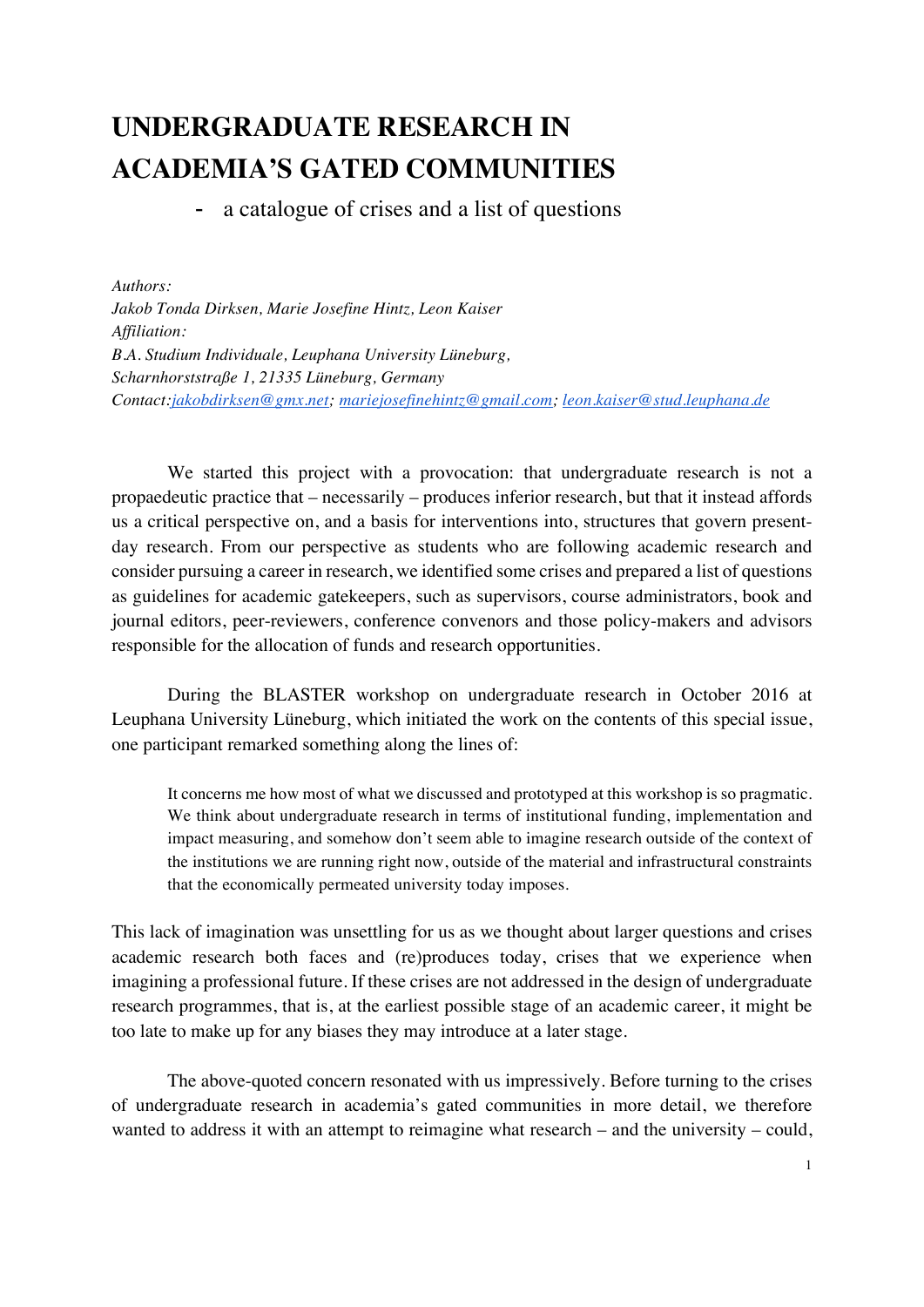and perhaps should, be: Fundamentally, research has nothing to do with the pragmatics of setting up and running an institution. It has to do with us: People who are driven by curiosity, who relate to ideas and the many secrets and surprises of our world. The desire to understand and shape what concerns us naturally exceeds the institution, crosses expertise, geography and capabilities. People doing research also orient themselves towards the future, by trying to build on the past, imagining and creating what they believe to be hospitable worlds. The sustained work on a research project requires us to develop special relationships with other people and with all kinds of objects: be it research instruments, formulas, (programming) languages, century old ideas, or political realities unfolding in the present. These imagined futures and desires, these people and objects, we like to think, *are* the university - and not accidental funding applications, impact measurements and algorithmic rankings.

By seeing research not from a disciplinary or from a financial perspective but rather as a human practice motivated by the wish to understand and shape, to explain and discuss, it becomes apparent that the most important infrastructure of research might be people – human beings with desires, needs, and ambitions. With this understanding, we gain a new access to and perspective upon academic establishments: When talking about undergraduate research initiatives, instead of creating new databases, journals, technologies, and methodologies specifically for undergraduate research, and instead of reifying the distinction between 'serious-senior' and 'amateur-junior' research, we can focus on what is already there: the desire to understand, to discuss and to cooperate, and the fruitful and potentially inclusive space of the university as a community of curiosity.

It is, in this sense, not without irony that our appeal comes as part of a Companion to Undergraduate Research in the Liberal Arts and Sciences. But approaching research from the lens of undergraduates offers a framework that can help reflect and intervene into research *an und für sich* (in and for itself). It shows that the university is, for students, more than a working place; it is a place that can resist market imperatives and affords freedom from immediate societal instrumentalisation. It is a space that can provide liberty and leisure to question and reflect. It also illustrates and makes available the material experience that truth is not located within one mind or the other, and that truth can rather be understood as a communicative practice – as arising in emergent and contingent discussions. Finally, as an undergraduate, figuring out what one wants to pursue, it becomes evident that research does not solely take place within a certain field, but rather within the researcher: it is in the desires, hopes, and fears - in short, the concerns, that we can locate the driving force of research which guides through the process, or in Karl Jasper's words: "So long as [...] people are content to state and discuss their particular beliefs and authorities within the university, so long as they allow their beliefs to be an impulse for their research, they are useful to the university."<sup>1</sup>

 <sup>1</sup> Karl Jaspers, *The Idea of the University* (Boston: Beacon Press, 1959), 69.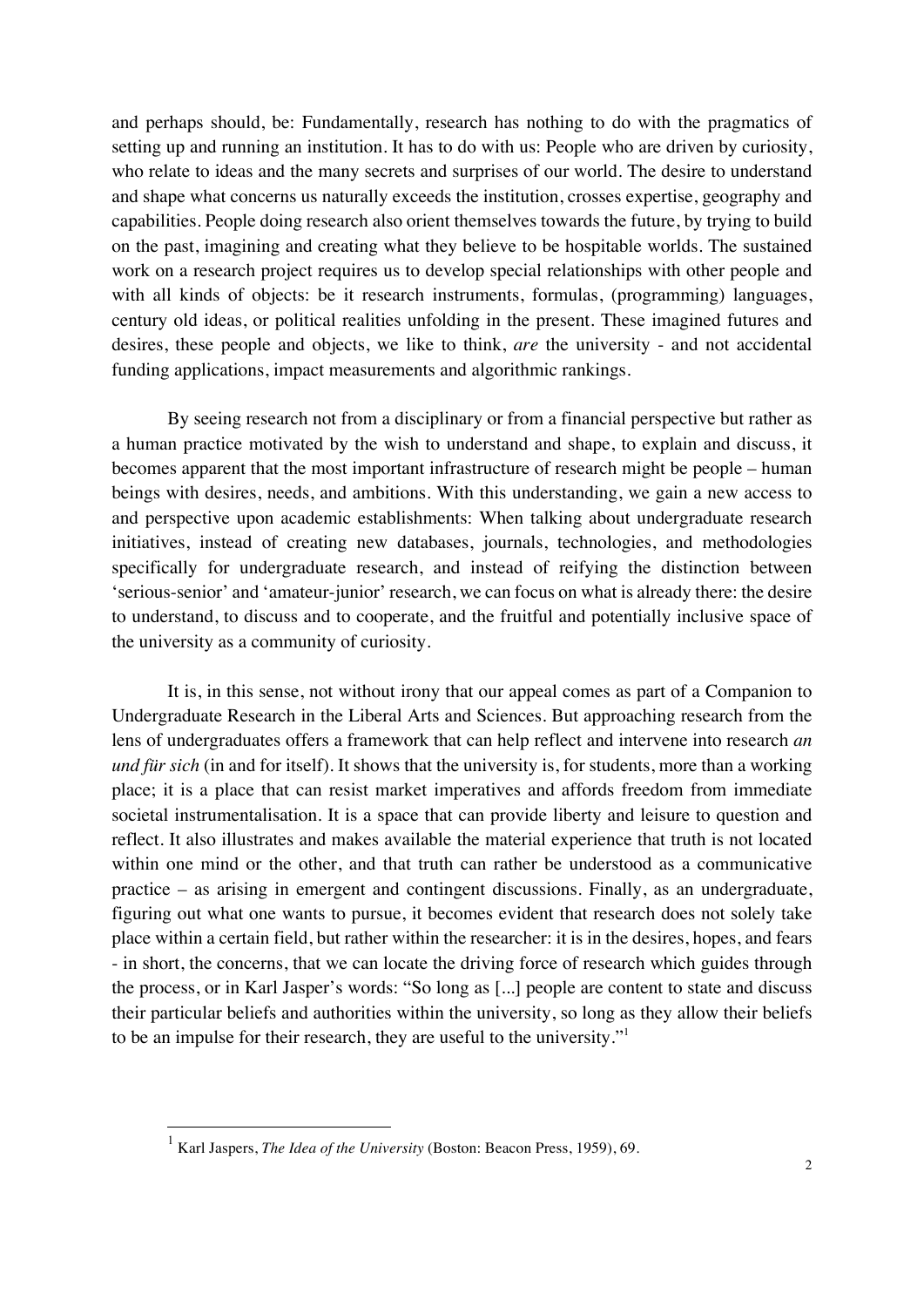## The EHEA's Pledge to Undergraduate Research through Liberal Arts Education

We are not the first ones to realise all of this, and we are not the first ones to draw conclusions from what research essentially is and is about to what it should be understood as at the undergraduate level. Since the last three ministerial conferences of the Bologna Process, the European Higher Education Area (EHEA) has continuously increased its commitment to student-centred learning and the involvement of students in all activities and organisations of the academic community. In addition to widening access to higher education, the EHEA's dedication to innovation and the educational ideals of lifelong and student-centred learning have thereby merged into a list of novel demands and pragmatic visions for European higher education. These include, *inter alia,* curricular reforms towards learning outcomes and the empowerment of, and curricula focused on, individual students as active participants in their own learning. In line with these reforms, higher educational learning environments, instead of offering ready-made lectures to passively receiving students, or qualifications to paying customers, primarily ought to promote and intensify activities for the acquisition of knowledge and skills, and for the development of creativity, innovation, entrepreneurship, intellectual independence, personal self-assuredness, confident assessments of situations, and for actions and decisions grounded in critical thought. One vital strategy that EHEA policy-makers and education experts are promoting in order to realise this educational philosophy is to foster the identity of students as junior researchers. As student-centered part of and preparation for independent lifelong learning, and as essential civic and professional training such a higher education should at all levels be based on state of the art research, strengthen links between teaching, learning and research, and, perhaps most importantly, be organised as an open process for students to pursue academic learning and research.<sup>2</sup>

"Taking students seriously, by viewing them as co-producers of knowledge and a part of the academic community also means challenging the growing perception of students as customers to be provided 'customer service' that threatens the shift towards student-centred learning. Taking students seriously also means giving them real choices, autonomy and responsibility in their learning process…"<sup>3</sup>

"We recognise the potential of higher education programmes, including those based on applied science, to foster innovation. Consequently, the number of people with research

 <sup>2</sup> See EHEA Ministerial Conference Leuven 2009, "Leuven Communiqué:" 3-4. Available online at: http://media.ehea.info/file/2009\_Leuven\_Louvain-la-Neuve/06/1/Leuven\_Louvain-la-

Neuve Communique April 2009 595061.pdf; EHEA Ministerial Conference Bucharest 2012, "Bucharest" Communiqué:" 2. Available online at:

http://media.ehea.info/file/2012\_Bucharest/67/3/Bucharest\_Communique\_2012\_610673.pdf; EHEA Ministerial<br>Conference Yerevan 2015, "Yerevan Communiqué:" 2. Available online at: Conference Yerevan 2015, "Yerevan Communiqué:" 2. Available online at: http://media.ehea.info/file/2015\_Yerevan/70/7/YerevanCommuniqueFinal\_613707.pdf.

http://www.magna-charta.org/magna-charta-universitatum/the-magna-charta-1/the-magna-charta http://www.ehea.info/pid34437/student-centred-learning.html http://www.ehea.info/pid34435/research-and-innovation.html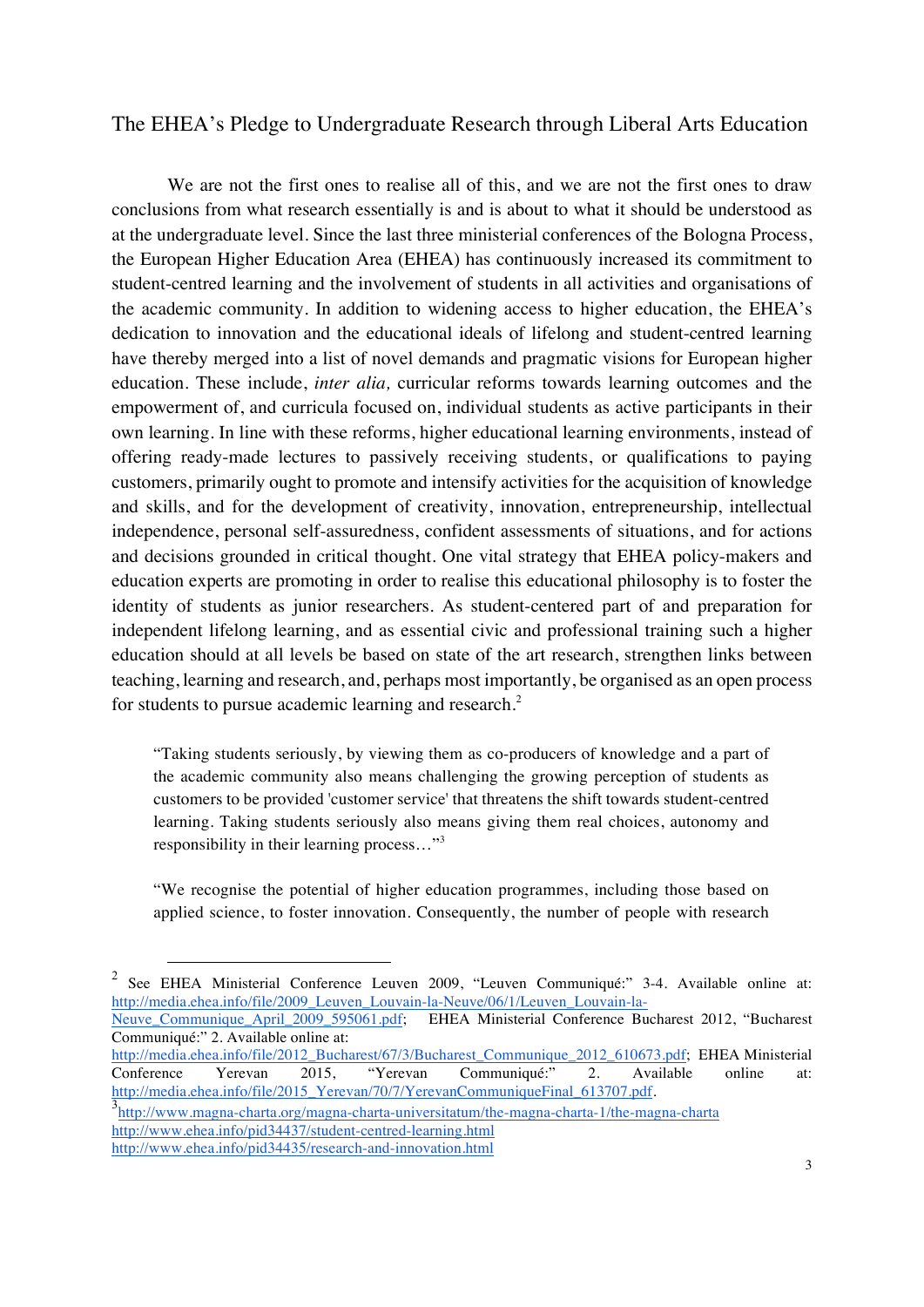competencies should increase."<sup>4</sup>

This means that, in fact, educational experts and policy-makers of higher education have since long recognised the many values of fostering curiosity and students as researchers from as early as undergraduate education. Since we are ourselves students and alumni of a Liberal Arts undergraduate programme, we wrote this article from a lifelong learning, studentcentredness, and full participation perspective in line with the educational philosophy of the Bologna Process. Notably, if we follow the idea to include students as autonomous and selfresponsible, full members of the academic community at all stages of higher education, European Liberal Arts programmes, as they share a great deal of the educational philosophy with Bologna, are among the institutions most promising for its implementation. This is especially so because they stress these qualities of their students at the earliest possible point of higher education, namely within a first cycle degree. Of course, the realisation of Bologna's democratic and academically progressive ideals should not be limited to a small number of small-size Liberal Arts undergraduate programmes. But undergraduate programmes, both because they set the initial momentum for a student's initiation into the academic community, and because they - other than second and third cycle research-focused degrees - are often times still stuck in rather school-like structures of teaching and interaction, are perhaps the most important stage at which students' inclusion as members of academia, as co-producers of knowledge and drivers of innovation ought to be fostered. In order to achieve these goals, as well as fostering student-centred and lifelong learning then, developing formats for, and including undergraduate students in, research should be among the priorities of academic reforms - not least because the academic community itself will benefit from a new generation of scholars that have been trained in research from early on.

## Mind the Gap - Reflecting on Implementation

As of yet, however, the inclusion of students into the gated communities of academia as full members as early as in their first cycle degree is still in an experimental phase, not least because policy and scholars of higher education are ahead of mainstream practitioners. At such an early stage, it is of crucial importance to set agendas right and to identify both best practices and challenges, counterproductive initiatives or dead-ends that others can learn from for the future. Many academic institutions now do indeed offer students to participate in research projects from the very start of their academic careers. This can be part of compulsory or elective curricula, internships or assistantships in research groups, labs, or think tanks or the publication of first, second, and third cycle dissertations. In line with the educational philosophy behind lifelong and student-centred learning, such initiatives are laudable for their democratising and inclusive approaches and for their promotion of academic youth development. It draws from the benefit that young talents bring in form of fresh ways of thinking, problem-solving, and of

 $4$  EHEA,"Leuven Communique," 4.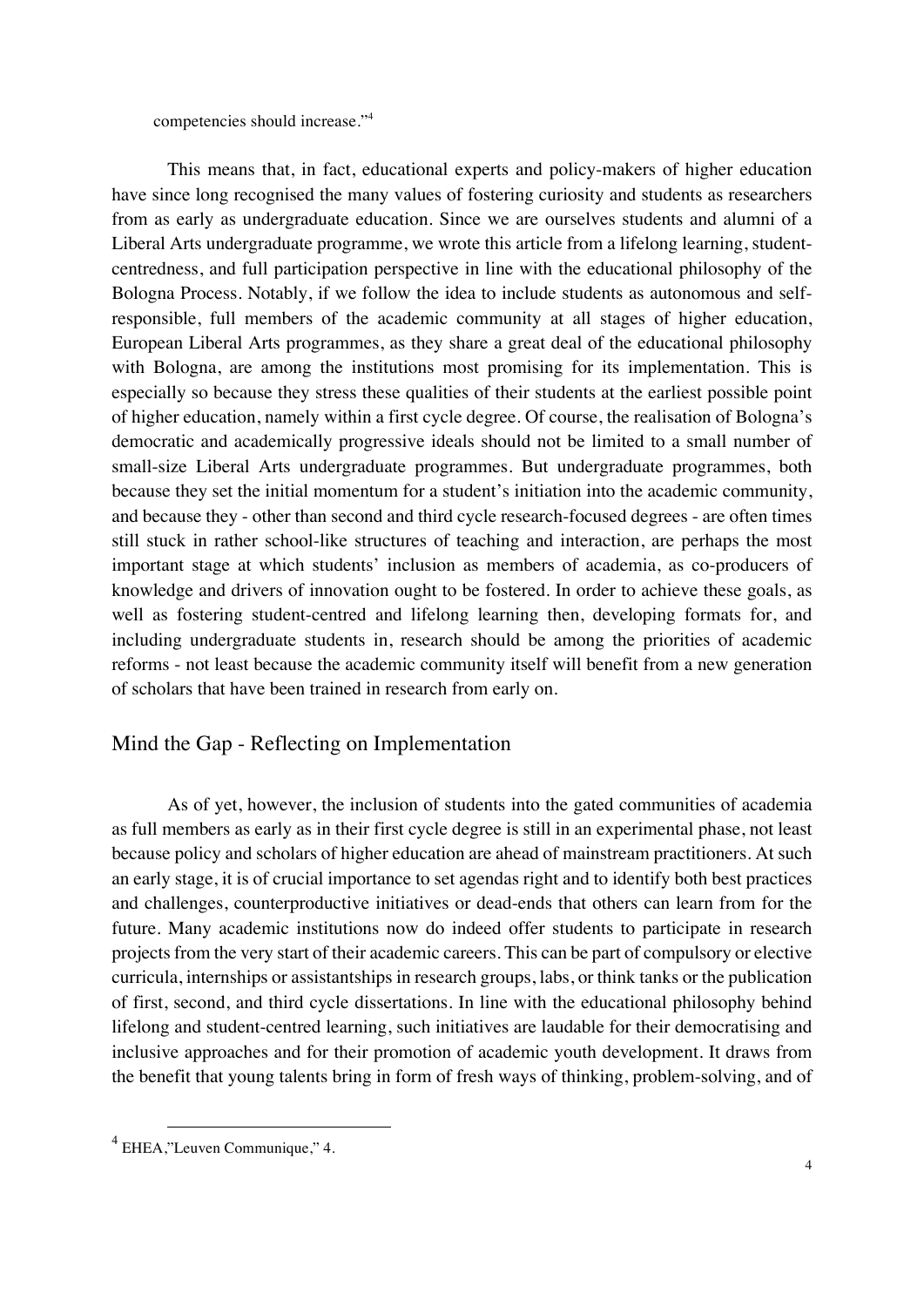their contribution to innovation that may be beneficial to their company, research group, the academic community, or even entire political economies and societies. While there are many initiatives to promote students as scholars in some way, there are at least as many unfortunate aspects to and ways of implementing such benevolent ambitions.

Student research, just as any research, will of course not always contribute valuably to the current proceeding and debates in the respective academic community, or towards innovative solutions to any kind of problem. Yet, even less than professional research student research must not only be judged from the immediate output that it produces, but also from the long-term learning effects and benefits that professional researching will have over school-like teaching and proxy-scholarship via assignments for students as aspiring professional scholars, or as professionals in other fields, and as citizens and as humans who will learn for their lives how to approach a question and deal with intellectual challenges academically.

As a tool to help improving the opportunities for students to become engaged as junior researchers, and in order to help making existing institutional settings even more inclusive for students as researchers, we have prepared a catalogue of crises and questions that will assist to assess a project's' or institutions' inclusivity and openness for student research, and that can serve as a guide for further development where appropriate. Considering this catalogue of crises and questions regarding undergraduate research in academia's gated communities should be helpful to all 'gatekeepers', in achieving what they can do in order to open academia for students as a scholarly youth, engaged citizens and future changemakers.

## A Catalogue of Crises, and How to Face Them

All of the following crises have to do with the question of authority to admit or deny young researchers' voice and influence on academic debates, and into the gated communities of academia. None of the crises addressed here should be thought of in the artificial isolation that we introduce in our clustering below for the sake of structure and readability. They coincide, condition and trigger each other. These potential crises of undergraduate research are also all part of a more general crisis which prevents equal consideration of research on various arbitrary grounds and seems to threaten valuable aspects of student research. For instance, such a crisis may take the form of unnecessarily difficult conditions for the next generation of academics, worse conditions for students in general to gain relevant research experiences, or to pursue lifelong learning as an ideal of humanistic *Bildung* and as preparation for civic engagement and professional life. It can also mean the loss of promising sources for innovation in the academy and an instance for control, critique, and collaborative improvement that may be brought from less experienced to other, more established forms of research. The next paragraphs will introduce some crises in more detail, accompanied by some good examples, and followed by the list of questions (p. 10), both of which can help academic gatekeepers avoiding the crises.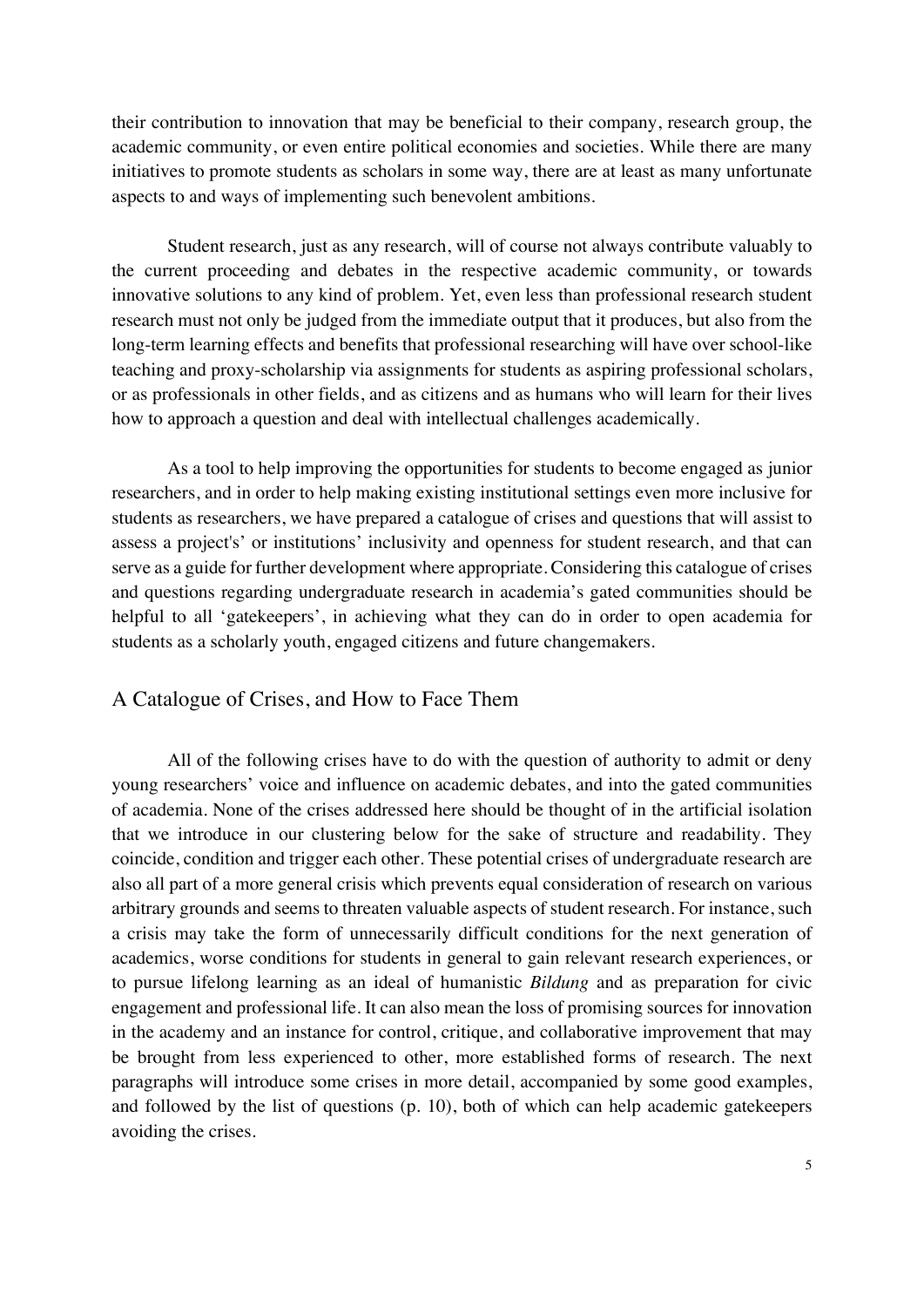#### The Intergenerational Crisis

The first crisis we want to address here is a crisis of authority as a crisis of intergenerational understanding, exchange, and congeniality. Oftentimes, though there will certainly be exceptions, student research is - willingly or not - brushed aside as second class research due to its lack of cultural, symbolic, and social capital that comes with successful acculturation and year-long experiences in academia. The senior authority has the power to silence junior researchers with their reputation and speaker positions. By denying a reasonable share of voices in mainstream discourses to those who are new, academic communities may risk reproducing, perpetuating, and increasing generational gaps as well as cultural conservatism. Giving more validity to novel methodologies, to novel perspectives and new generations is a promising opportunity to bridge these generational differences, and to foster intergenerational dialogue and collaboration.

#### The Quality & Innovation Crisis

This immediately leads us to a next overarching crisis, which we call the quality and innovation crisis. The reason that all of the following crises should be of general concern to those who are committed to an ideal of authentic research out of curiosity and the pursuit and production of novel knowledge and truths also is that they all share the feature of culminating in their counter-productiveness for research quality and innovation. Also, the innovative capacities of the less conditioned, young minds and the innovative potential of nonstandardised research may be lost through gatekeeping practices that exclude student contributions to enter the discourse. Where research is promoted predominantly because it follows the established rules or because it is linked to well-established positions within the relevant communities, important chances to test and falsify, and that also is - at least for a time and a group of researchers - to progress, might be lost. For academia, this means paradoxical effects through exclusivity and gridlock.

By being overly restrictive with student research for the wrong reasons, we might, moreover, risk losing an immensely valuable control mechanism through which senior scientists -who might already have agreed upon some paradigm in their intragenerational academic circles or methodologies - need to defend their results against critiques brought forward from students as younger colleagues in debates within academic communities, e.g. at conferences, in journals, books, or in research groups.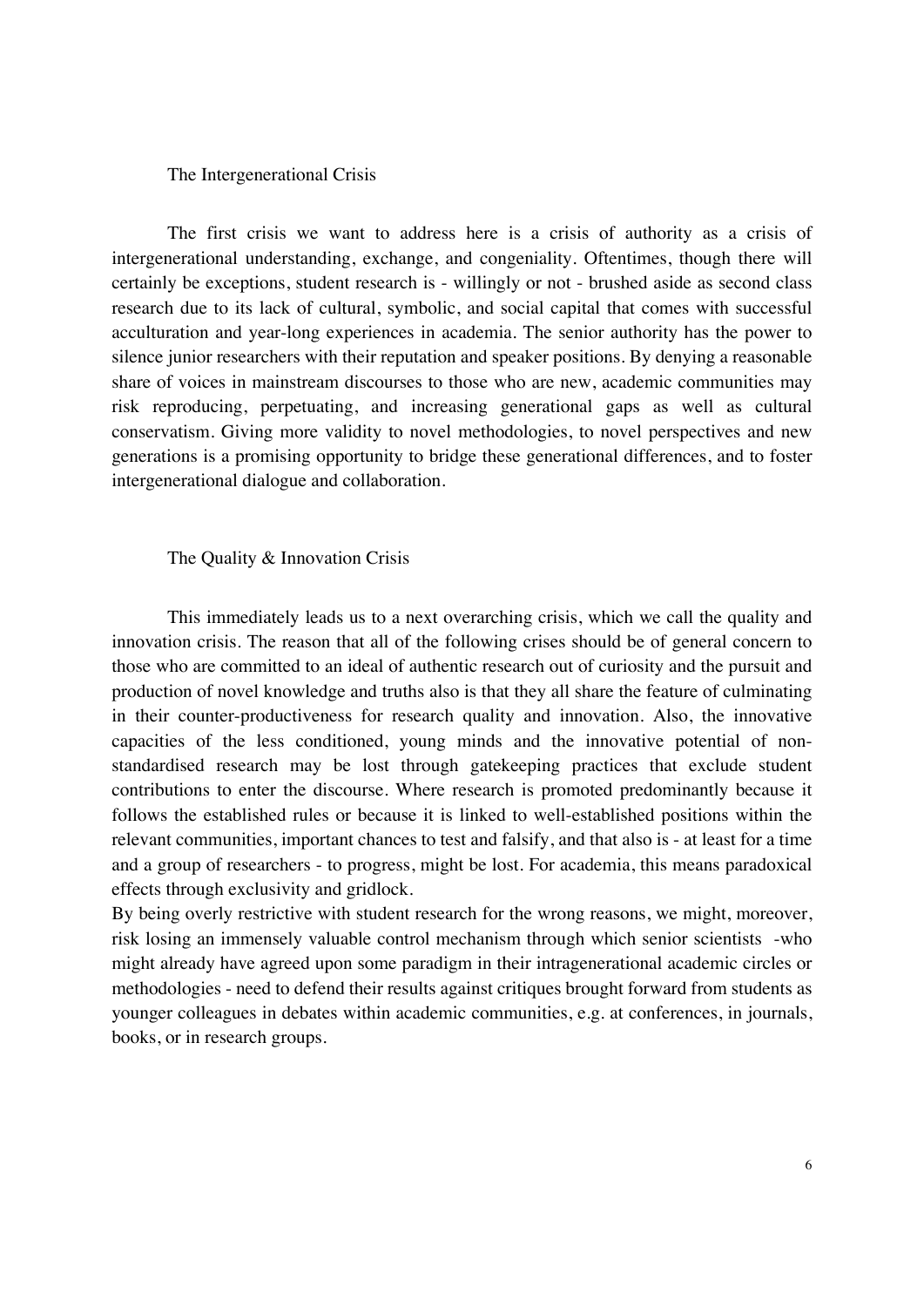#### The Power Crisis

Uneven power relations between students and established academic authorities can lead to situations in which the latter take advantage and abuse their power. Academic superiors might, not always knowingly or willingly, exploit students' existential vulnerabilities, and their weaker negotiation positions that result from one-sided dependencies and future ambitions or anxieties.

#### The Value Crisis

Student research is sometimes treated as a merely qualification-oriented enterprise that is thought to add to a student's future competitiveness in the job market via a notable CV entry. We call this a value crisis of student research because what it eventually amounts to is an estrangement of the value that is being ascribed to academic practices. This is especially strong where the student is not actually involved as a team member to conduct research, but solely assigned with organisational, communications, and administrative tasks. A second value crisis is observable where research practices do primarily serve the profiling of a student as a young researcher or otherwise employable workforce rather than serving the genuine learning process and collaborative knowledge production by the student as human, citizen, and junior researcher. Such value crises do not least occur in the attitudes of students themselves, who are nudged to follow profiling demands of labour markets rather than research in and for itself. Gatekeepers of academic communities in all positions, most importantly those involving young researchers in joint ventures can counteract these crises by stressing the full responsibilities as junior researchers which students both as learners and as contributors to knowledge-production have in the respective collaborative research projects. Relevant job offers could be advertised accordingly and contribute to exempting the profiling imperatives for future academics.

The Center & Periphery Crises

Some students will have better access and better starting positions to participate in knowledge production and outreach than others. The one who will have good connections to centres of the academic community, such as prestigious universities and established researchers will herself be part of a central network, and the one who lacks these connections of symbolic and social capital will herself be part of the periphery. This is not to say that the reference to an academic authority will not be a credible indicator of qualification, but such networks should not result in the arbitrary discrimination of those who lack access to the academic centre already. Such a conduct would counteract the minimal egalitarian commitments that academic institutions subscribe to, and it would counteract that what we address as the crises of deterrence, and of quality and innovation below.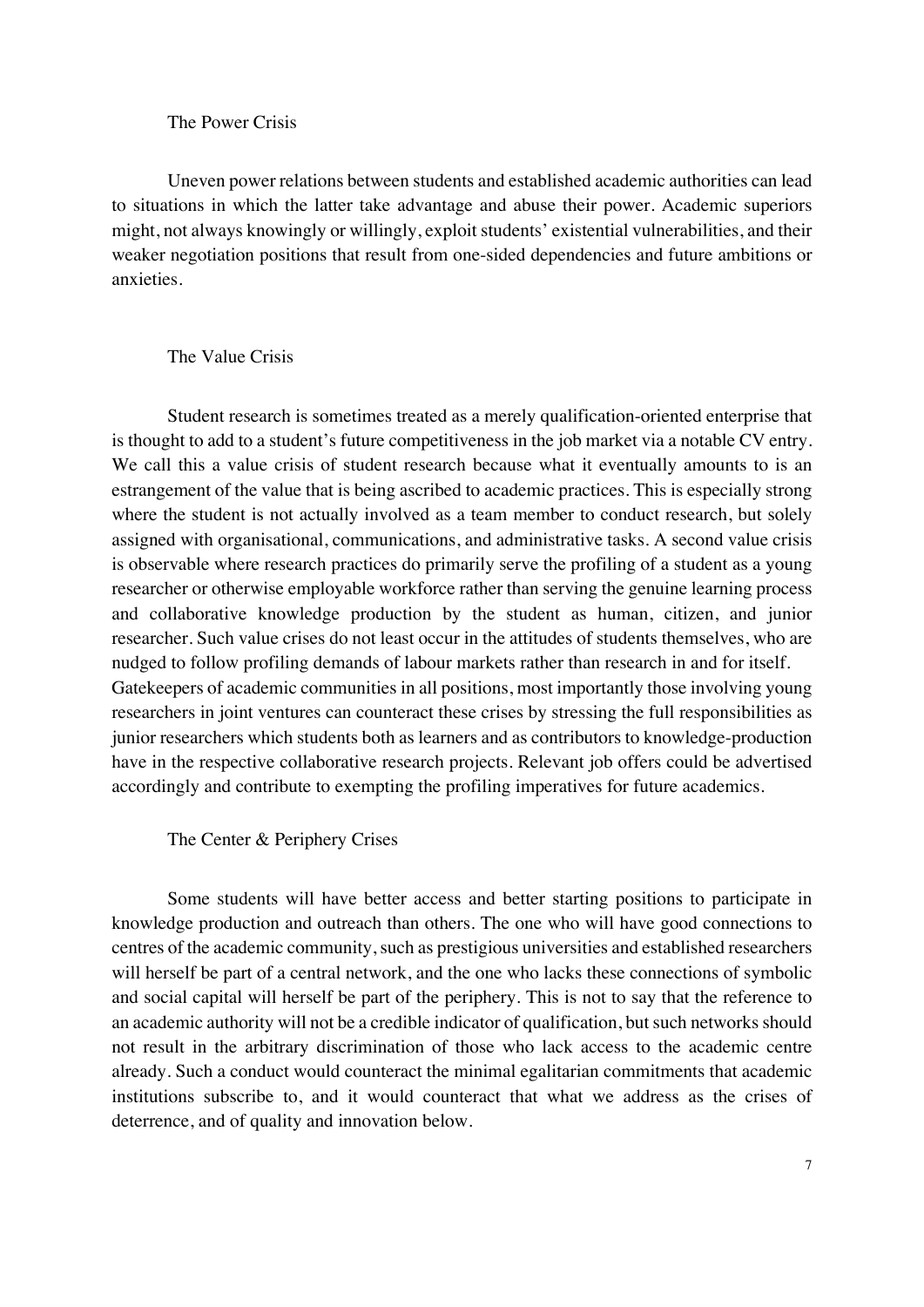Between different positions on the academic map of center-and-periphery, but also within any given network on this map, having better or worse chances as a researcher and student will be, *inter alia,* though significantly*,* due to specific epistemic biases of linguistic inequality. Academics often use a certain vocabulary trained by years of academic writing and reading of relevant papers. They adapt a jargon and citing logic that typically cannot be known by "newbies" i.e. undergraduates. What we refer to with this is a second exclusivity constraint given through the obstacles of jargon and the prescriptivity of language and vocabulary which is fashionable and 'allowed' to use within academic discursive communities at a given time. Those whose language does not fit into the gusto of editors and established researchers as authorities might be denied access, and might for the very same reason lack well connections. Therefore, the writing style of undergraduate research can be an obstacle to the inclusion of students as junior scholars. This obstacle could, however, be overcome for example by editing the text over and over again. Or students could seek advice at an academic writing center. In addition, the supervisor *(if there is one)* could also guide and revise throughout the process.

Many center-periphery inequalities of access to both knowledge production and sovereignty of interpretation nowadays occur South vs North and East vs West. Complementary and inseparable from reasons of colonial history and educational culture, these structures of center-and-periphery can coincide with, and are explained through, prevalent epistemic imbalances, such as non-compliance with the English *lingua franca* in academia or with epistemic standards that deviate from standard methodologies of the respective disciplines. The whole presentation of ideas here serves a marker for the validity of an idea. It's truth-value is not taken from its content but from the rhetorics of its presentation.

All this might be reason for an academic journal to reject the student-led submissions. So, the output may never appear within the academic community and thus not create any academic impact. Hence, one's research and one's status as undergraduate researcher might be depreciated simply for preferring a style of writing rejected by academic authorities, or by adhering to unorthodox methodologies and research methods that do not find the relevant support.

#### The Deterrence Crisis

What this means is that, whether actual mechanisms of exclusion are in place, the prevailing of a prima facie pretense of such in itself performs an exclusionary function at large. To use an analogy: Even if there was no physical hurdle to overcome, the creation of the image of such a hurdle will do the job of deterring aspirants to attempt the seemingly impossible or (close-to impossible) unlikely overcoming of the hurdle. This is why it is important to make the criteria of access transparent, and to mention explicitly who is invited and also which criteria will *not* be relevant.<sup>5</sup>

 $\frac{5}{5}$  For a good example of how to avoid deterrence (in the art field), see the open calls of apexart at: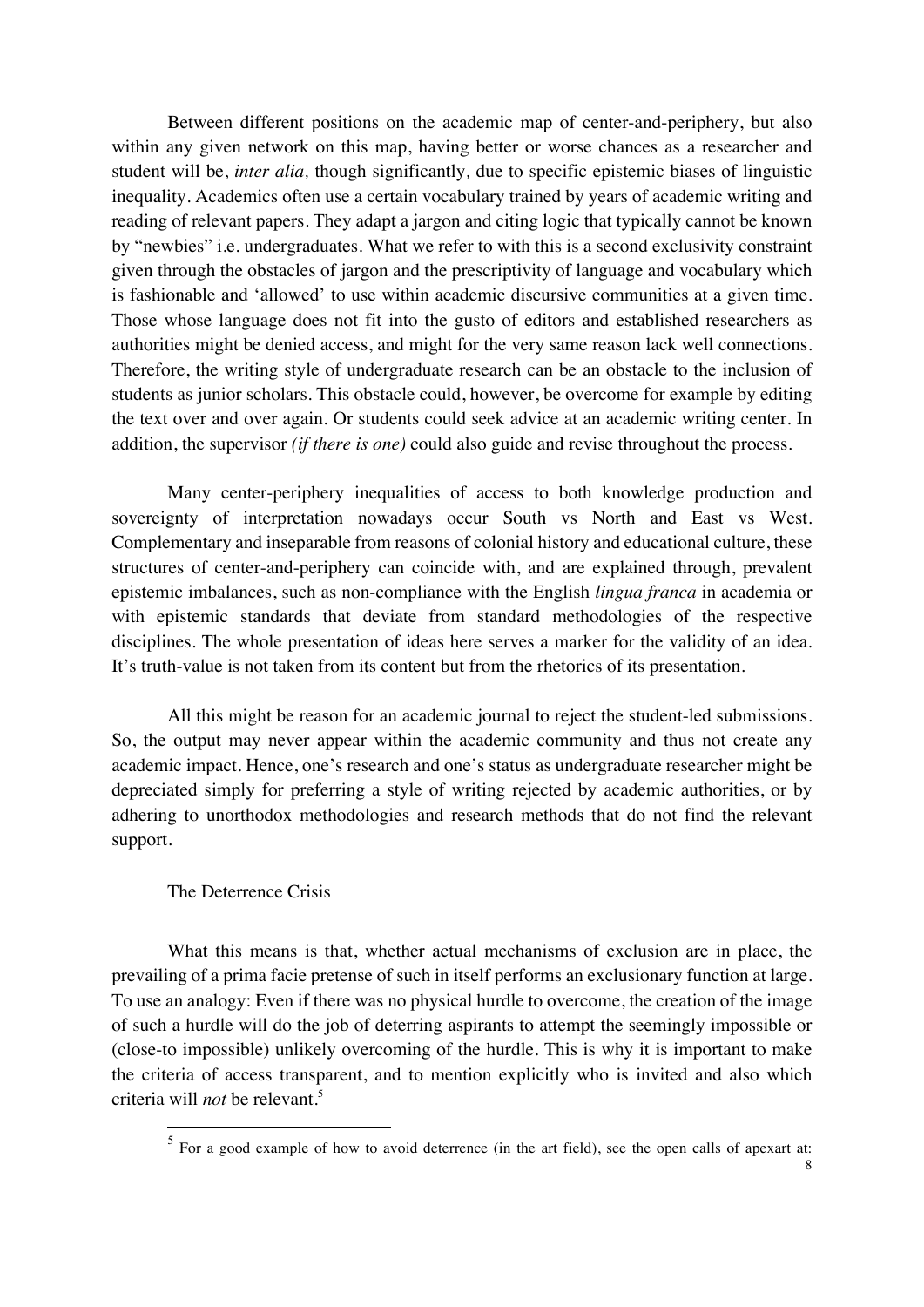# Checklist of Questions

Now, how can these crises be faced and how can they be overcome - how can we even know if our everyday practices of research apply to/fall under these crises? We have prepared the following list of questions that should guide 'gatekeepers' at the entrance of academia to reflect on the crises – whether they believe to be contributing to or counteracting them. We do not believe that there is a general recipe for counteracting these crises. What this list of questions intends to do is to raise awareness to the problems that come with them. And it can give direction for how to correct current practices - how this is best-done remains at the discretion of the respective gatekeepers.<sup>6</sup>

- ❏ Are Calls for Papers open for young researchers?
- ❏ Do we actively encourage submissions coming from undergraduate students?
- ❏ Do we reserve places for young and emerging scholars at the academic conferences and workshops that we organise?
- ❏ Do we invite students to academic events?
- ❏ Do we ask for institutional affiliations and CVs in calls for contributions?
- ❏ Do we have students in the admission and invitation committee for conferences, journals and other academic selection procedures?
- ❏ Do we integrate student research into larger research projects, e.g. work on research projects together with students in the context of curricular research exercises?
- ❏ Does our institution encourage the participation of students in collaborative research projects, e.g. by regularly offering research assistantships?
- ❏ Does our institution encourage the inclusion of junior researchers (students) into some or all of its research projects?
- ❏ Do we include participating students in all steps of the research, or only in administrative, organisational, and bureaucratic tasks? (PR, layouting, scheduling, logistics, communications)
- ❏ Do we integrate students into the research design, giving them a say in the design of research questions, research objectives, the definition of milestones and the form of output?
- ❏ Do we integrate students into the organisation of a research project such as the distribution of responsibilities, the allocation of funds for activities, events and salaries?
- ❏ Is students input valued as academic input and does it influence the research project as such?
- ❏ Do we allow for presentation of results in forms other than written: oral presentations and conversations or interviews? (recording a conversation and transcribing it, video

1

http://apexart.org/opencalls.php

 $<sup>6</sup>$  Complementary, helpful guidance to evaluate one's own research fairness in collaborative endeavours</sup> and inclusiveness, for at least some of the above mentioned crises, can be, for instance, be found via the Research Fairness Initiative of the Council on Health Research for Development, see http://rfi.cohred.org/; the Global Colleagues programme, see http://gc.academicsstand.org, and AuthorAid, see http://www.authoraid.info/en/.